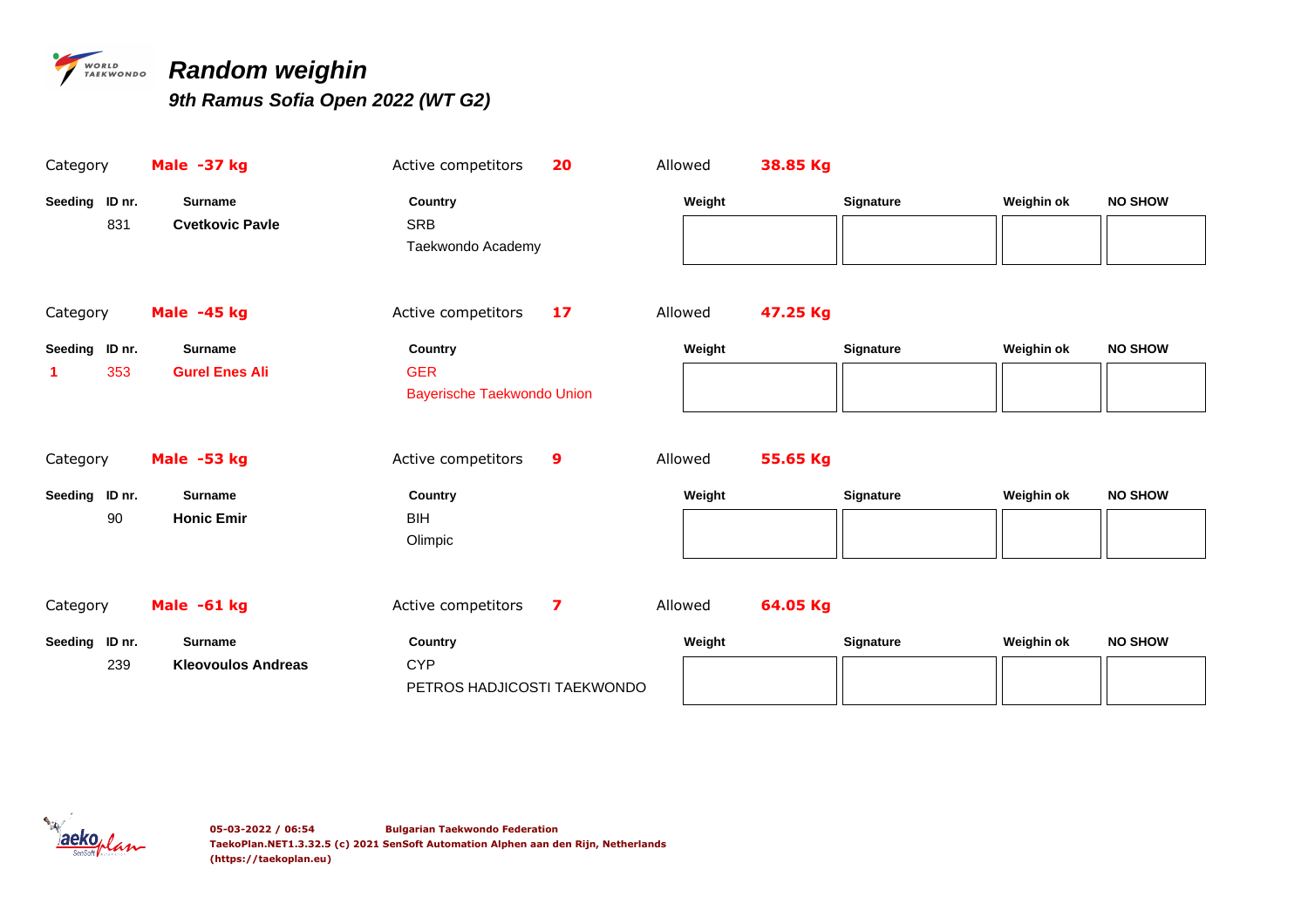

# *PERSON Random weighin*

| Category              | Male -45 kg           | Active competitors<br>8  | Allowed | 47.25 Kg |           |            |                |
|-----------------------|-----------------------|--------------------------|---------|----------|-----------|------------|----------------|
| Seeding ID nr.        | <b>Surname</b>        | Country                  | Weight  |          | Signature | Weighin ok | <b>NO SHOW</b> |
| 849                   | Adžić Vuk             | SRB                      |         |          |           |            |                |
|                       |                       | Taekwondo Club Azija     |         |          |           |            |                |
|                       |                       |                          |         |          |           |            |                |
| Category              | Male -51 kg           | Active competitors<br>19 | Allowed | 53.55 Kg |           |            |                |
| Seeding ID nr.        | <b>Surname</b>        | Country                  | Weight  |          | Signature | Weighin ok | <b>NO SHOW</b> |
| 170                   | <b>Abud Shadi</b>     | <b>BUL</b>               |         |          |           |            |                |
|                       |                       | Taekwondo Club Ramus     |         |          |           |            |                |
|                       |                       |                          |         |          |           |            |                |
|                       |                       |                          |         | 61.95 Kg |           |            |                |
| Category              | Male -59 kg           | Active competitors<br>27 | Allowed |          |           |            |                |
|                       | <b>Surname</b>        | Country                  | Weight  |          | Signature | Weighin ok | <b>NO SHOW</b> |
| Seeding ID nr.<br>882 |                       | <b>SRB</b>               |         |          |           |            |                |
|                       | <b>Turkulj Uros</b>   | Taekwondo Club Galeb     |         |          |           |            |                |
|                       |                       |                          |         |          |           |            |                |
|                       |                       |                          |         |          |           |            |                |
| Category              | Male -68 kg           | Active competitors<br>17 | Allowed | 71.4 Kg  |           |            |                |
| Seeding ID nr.        | <b>Surname</b>        | <b>Country</b>           | Weight  |          | Signature | Weighin ok | <b>NO SHOW</b> |
| 152<br>9              | <b>Durlesku Vadim</b> | <b>BUL</b>               |         |          |           |            |                |
|                       |                       | Hereya                   |         |          |           |            |                |

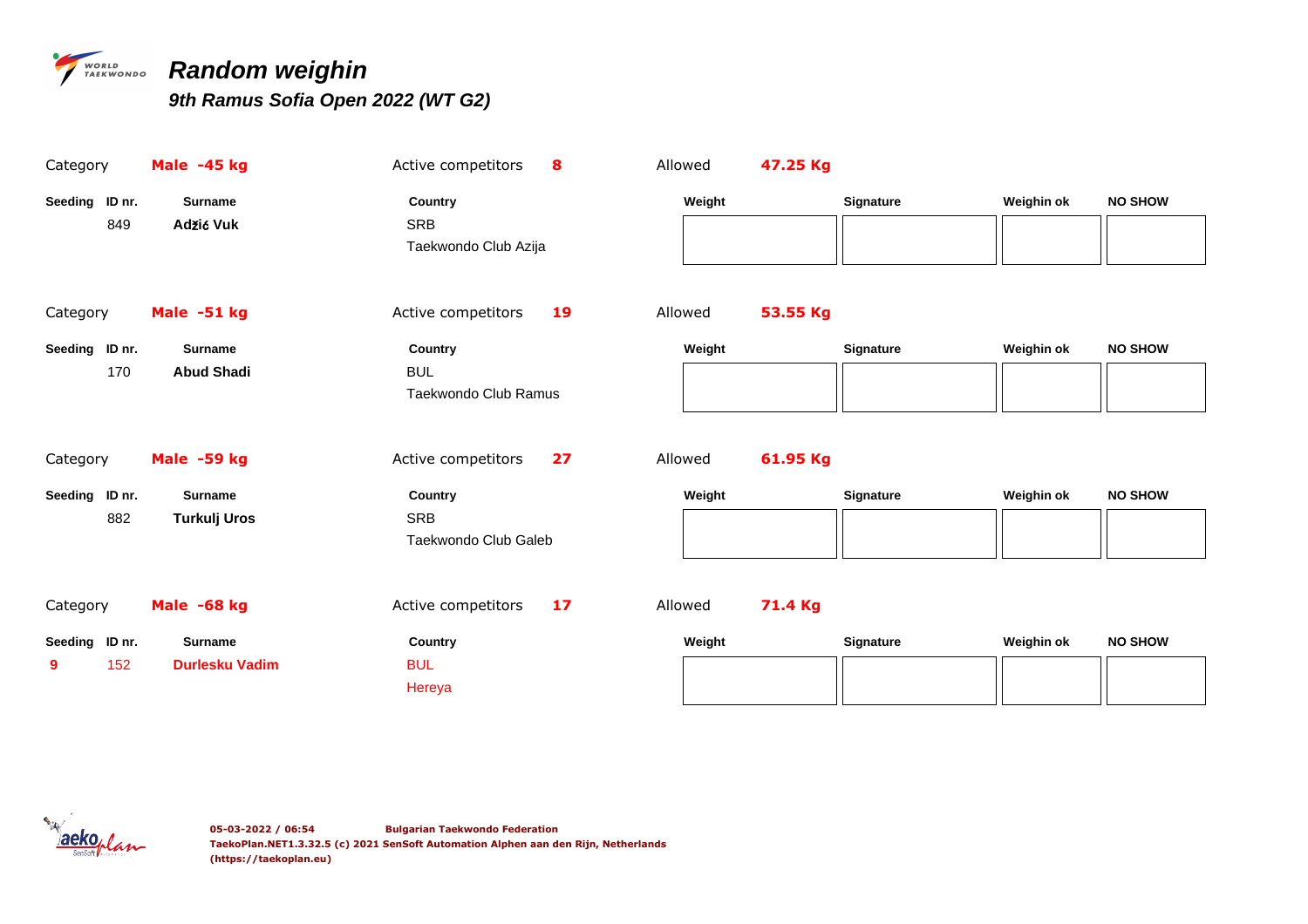

# *PERSONADO Random weighin*

| Category       | Male -78 kg             | Active competitors | Allowed | 81.9 Kg |                  |            |                |
|----------------|-------------------------|--------------------|---------|---------|------------------|------------|----------------|
| Seeding ID nr. | Surname                 | Country            | Weight  |         | <b>Signature</b> | Weighin ok | <b>NO SHOW</b> |
| 347            | <b>Spick Maximilian</b> | GER                |         |         |                  |            |                |
|                |                         | ASV Dachau         |         |         |                  |            |                |

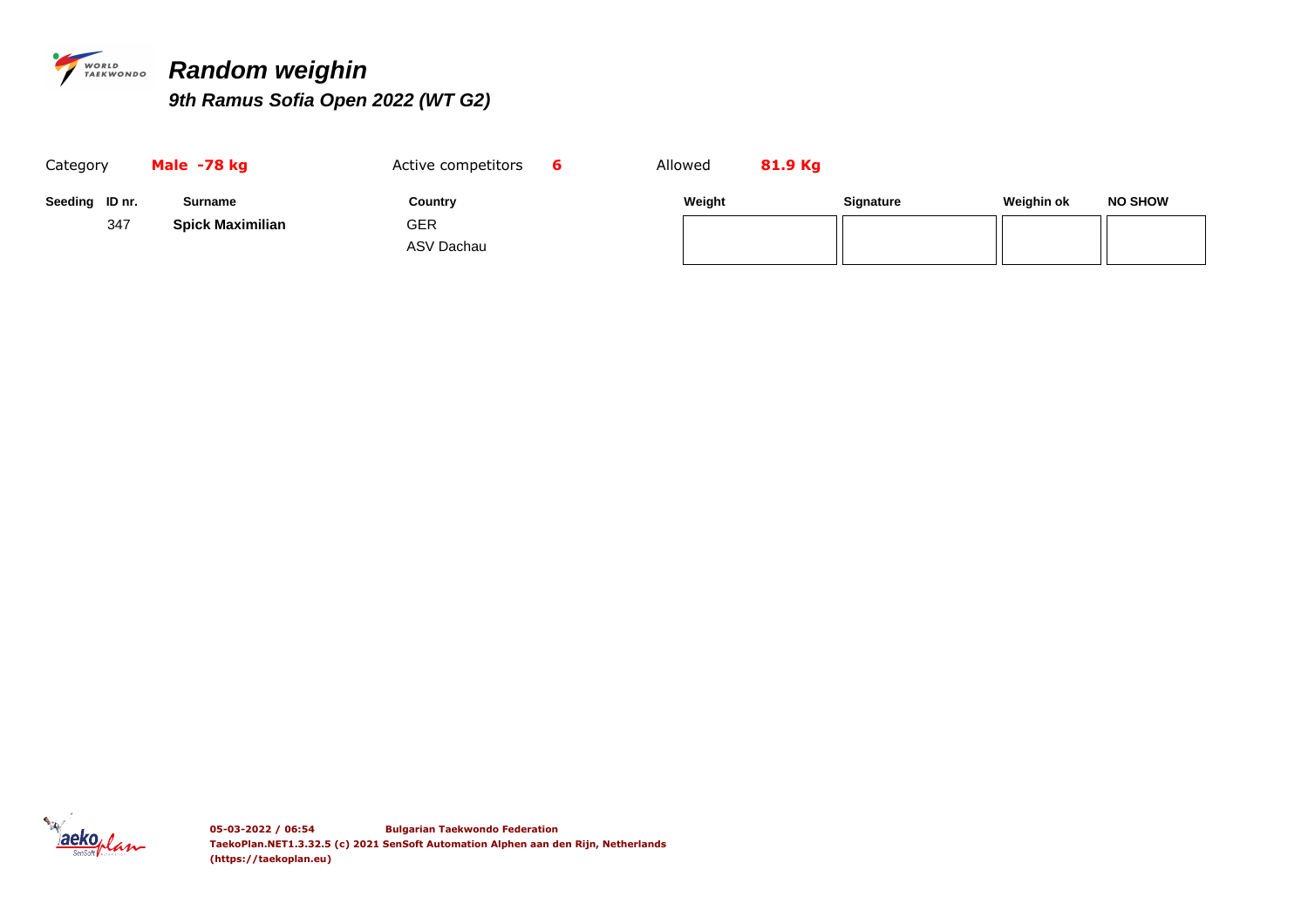### *P WORLD* DRANDOM Weighin

| Category          | Female -33 kg      | Active competitors<br>$\boldsymbol{9}$ | Allowed | 34.65 Kg  |            |         |
|-------------------|--------------------|----------------------------------------|---------|-----------|------------|---------|
| ID nr.<br>Seeding | Surname            | Country                                | Weight  | Signature | Weighin ok | NO SHOW |
| 393               | Khlifi Yasmin      | <b>GER</b>                             |         |           |            |         |
|                   |                    | Olympic Taekwondo Club Bonn            |         |           |            |         |
|                   |                    |                                        |         |           |            |         |
| Category          | Female -41 kg      | Active competitors<br>12               | Allowed | 43.05 Kg  |            |         |
| Seeding ID nr.    | Surname            | Country                                | Weight  | Signature | Weighin ok | NO SHOW |
| 837               | Luković Ivana      | <b>SRB</b>                             |         |           |            |         |
|                   |                    | Taekwondo Club Azija                   |         |           |            |         |
|                   |                    |                                        |         |           |            |         |
| Category          | Female -47 kg      | Active competitors<br>13               | Allowed | 49.35 Kg  |            |         |
| Seeding ID nr.    | Surname            | Country                                | Weight  | Signature | Weighin ok | NO SHOW |
| 838               | Cvetojevic Teodora | <b>SRB</b>                             |         |           |            |         |
|                   |                    |                                        |         |           |            |         |
|                   |                    | Taekwondo Club Azija                   |         |           |            |         |
|                   |                    |                                        |         |           |            |         |
| Category          | Female -55 kg      | Active competitors<br>7                | Allowed | 57.75 Kg  |            |         |
| Seeding ID nr.    | Surname            | Country                                | Weight  | Signature | Weighin ok | NO SHOW |
| 822               | Lukic Jana         | <b>SRB</b>                             |         |           |            |         |

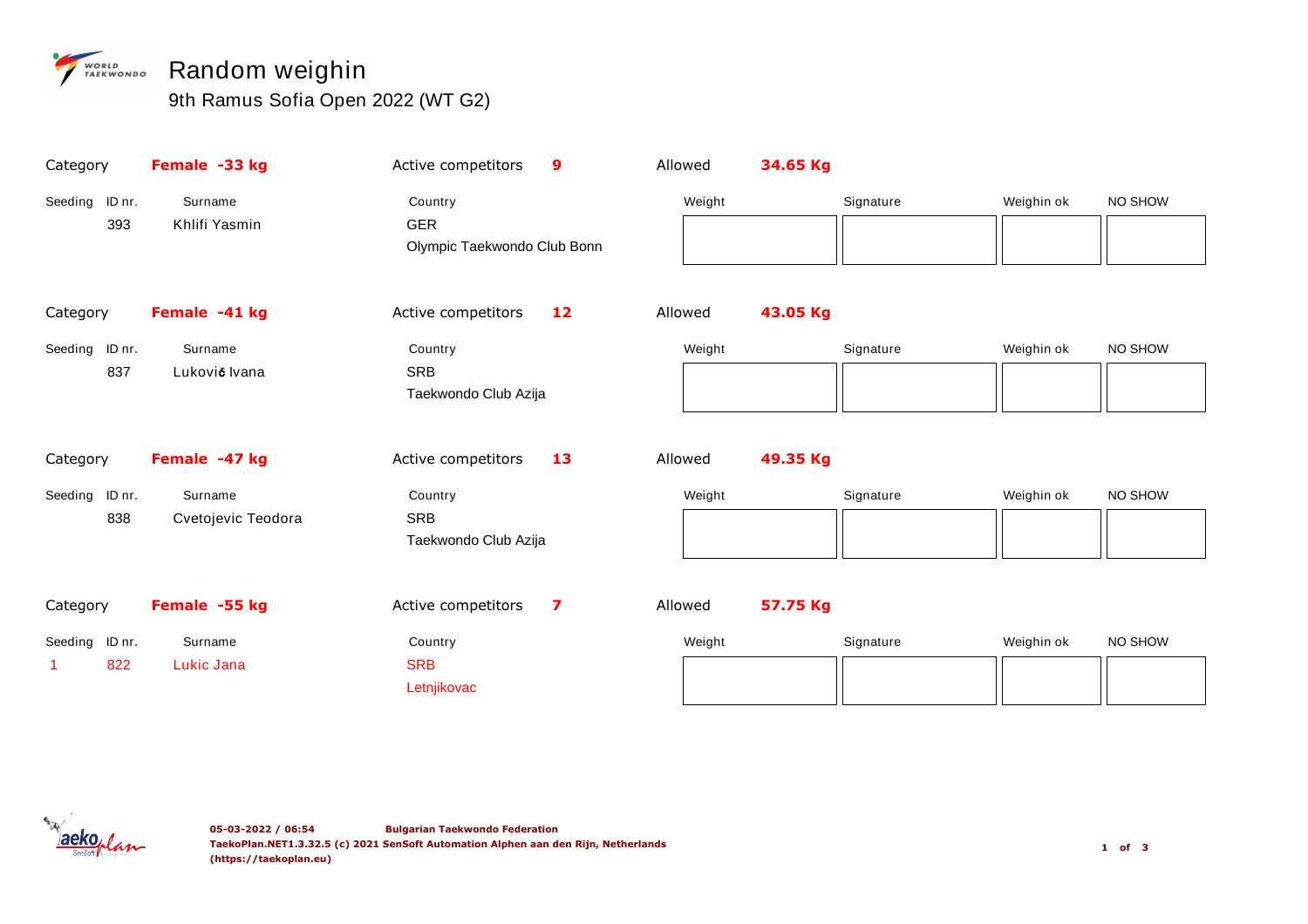### *P WORLD* DRANDOM Weighin

| Category          | Female -42 kg            | Active competitors                     | 11 | Allowed | 44.1 Kg  |           |            |         |
|-------------------|--------------------------|----------------------------------------|----|---------|----------|-----------|------------|---------|
| Seeding<br>ID nr. | Surname                  | Country                                |    | Weight  |          | Signature | Weighin ok | NO SHOW |
| 420<br>6          | Massomi Zahra            | <b>GER</b><br><b>Team Hessen</b>       |    |         |          |           |            |         |
| Category          | Female -46 kg            | Active competitors                     | 8  | Allowed | 48.3 Kg  |           |            |         |
| Seeding<br>ID nr. | Surname                  | Country                                |    | Weight  |          | Signature | Weighin ok | NO SHOW |
| 406               | <b>Gurel Irem Elvida</b> | <b>GER</b><br>T.C. Donau-Lech-Iller    |    |         |          |           |            |         |
| Category          | Female -52 kg            | Active competitors                     | 19 | Allowed | 54.6 Kg  |           |            |         |
| Seeding<br>ID nr. | Surname                  | Country                                |    | Weight  |          | Signature | Weighin ok | NO SHOW |
| 425               | Strassburger Stella      | <b>GER</b><br><b>Tiger And Dragons</b> |    |         |          |           |            |         |
|                   |                          |                                        |    |         |          |           |            |         |
| Category          | Female -59 kg            | Active competitors                     | 20 | Allowed | 61.95 Kg |           |            |         |
| Seeding ID nr.    | Surname                  | Country                                |    | Weight  |          | Signature | Weighin ok | NO SHOW |
| 72                | Vasic Mirjana            | BIH<br><b>Brcko</b>                    |    |         |          |           |            |         |